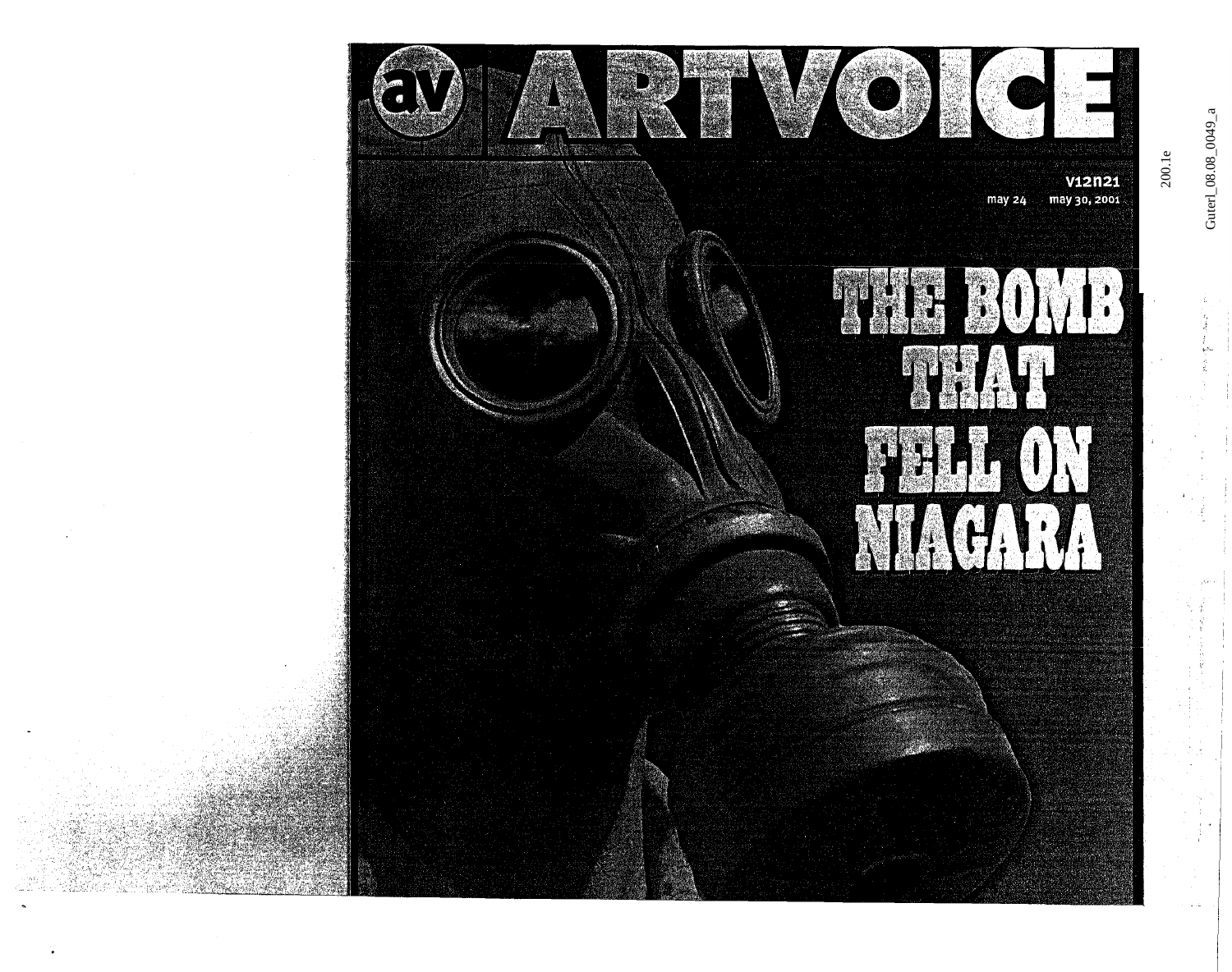

THE LEGACY OF THE MANHATTAN PROJECT IN NIAGARA FALLS



that the two men quoted below should make reference to - Niagara Falls on the morning of the world's first atomic explosion may shed some light on the important role this region's industry played in the creation of the atomic bomb. The two men who directed the Manhattan Project, whose names are most inextricably linked with the dawn of the atomic age, both evoked Niagara Falls in

"A Niagara of white light flooded the bunker through an open back door. A few tense seconds later came a resounding. teeth-rattling roar."

국왕 넣고

 $-1. R. Oppenheimer, 5:30$  $a.m.$   $\int l l y$  16, 1945, Alamogordo, New Mexico, describing the world's first atomic explosion.

"Doctors Conant and Bush and myself were struck by an even stronger feeling that the faith of those who had been responsible for the initiation and the carrying on of this Herculean project had been justified. I personally thought of Blondin crossing Niagara Falls on his tight rope, only to me this tight rope had lasted for almost three years..."

-General Leslie Groves, head of the Manhattan Project, recounting the same blast.

metaphors describing the experience. Why? Perhaps because. ∙in many respects, Niagara Falls was the birthplace of the bomb.

When. the. United States turned in earnest  $-10$ developing the atomic bomb in 1942, the government did not possess the facilities to fast-track the project. So the Army Corps of Engineers enlisted private industries that did possess those facilities and that were, in some cases, already engaged in the kind of work the Manhattan Project would require. With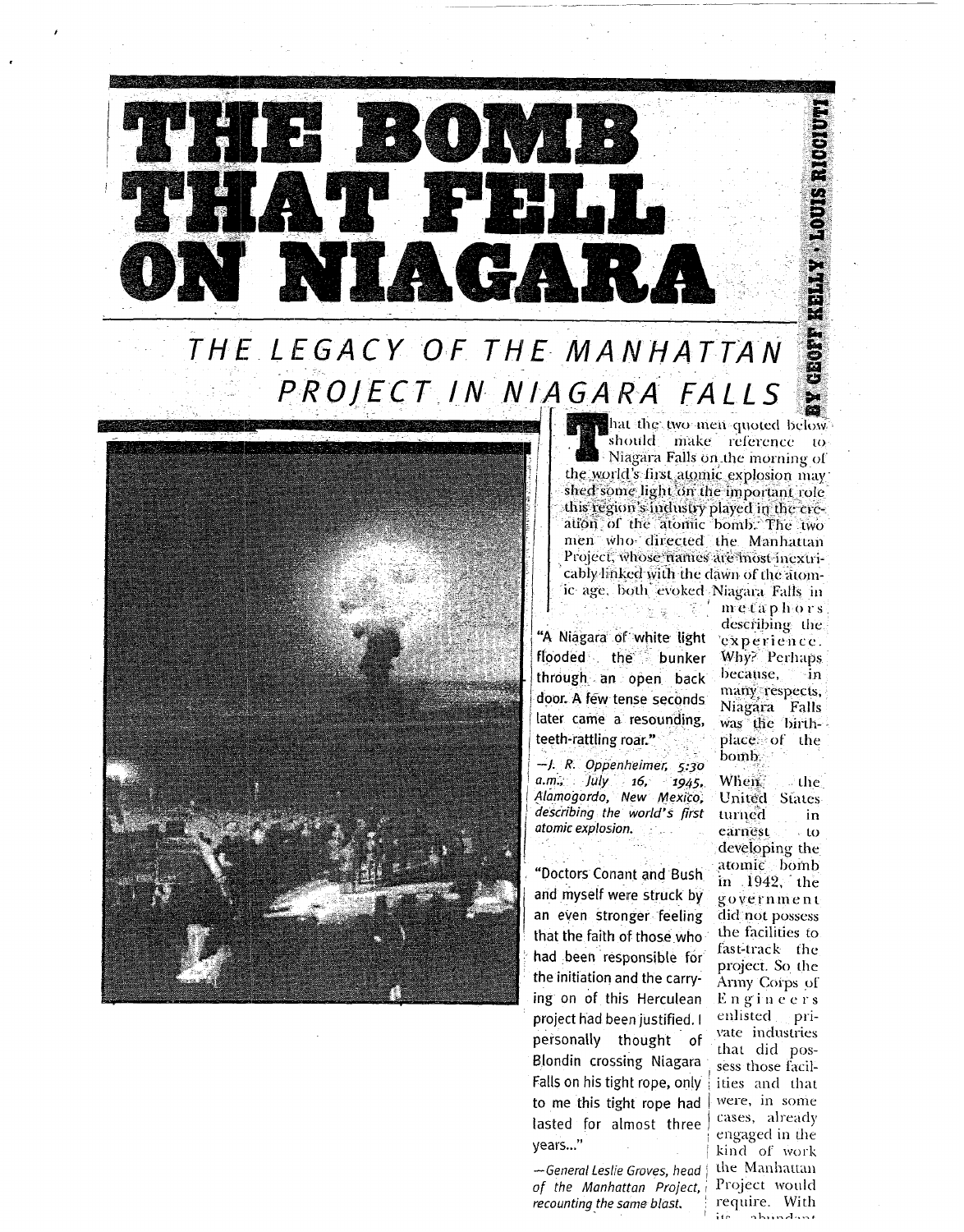supply of energy and water, its close concentration of companies with experience in creating and refining exotic chemicals, metals and ceramics, no region was better equipped to abet the effort than Niagara Falls. Fueled by cheap, plentiful electricity, the region

had become the nation's center of chemical, metal alloy and ceramics manufacturing.

Many companies in Niagara Falls already had experience working with uranium. Some of the processes and materials that would be required to develop the atomic bomb were invented here. The uranium and graphite of physicist Enrico Fermi's graphite-pile reactor under the bleachers at Stagg Field at the University of Chicago (site of the first manmade sustained nuclear reaction and a crucial first step in the development of the bomb) were almost certainly fabricated in the furnaces of Niagara Falls.

By the end of World War II the Manhattan Project had employed 200,000 people nationwide and cost \$2.2 billion. Gigantic research and production installations were eventually developed at Oak Ridge, Tennessee, Hanford, Washington and Los Alamos, New Mexico. But in the beginning, and in fact throughout the Manhattan Project and continuing through the Cold War, commercial industries in Niagara Falls, Tonawanda, Buffalo, Lackawanna, Lockport and elsewhere in the country would provide many of the materials that the larger facilities required to produce atomic, and later, thermonuclear weapons. This region's industries were among the first to step into the atomic era.

## The Captains of the Industry

Just a few of the many local companies that handled radioactive materials for the Manhattan Project-or the Engineering District Manhattan (MED) as it is more properly called and subsequently for the Atomic Commission Energy and the

Department of Energy:

The Linde Air Products division of Union Carbide in Tonawanda converted lethal uranium oxides mined in the western United States, Canada and Africa into uranium tetrafluoride, also called green salt. The green salt was turned into uranium metal ingots and billets in the furnaces of ElectroMet (another division of Union Carbide). which was on the cutting edge of the industry and producing new metals and materials virtually every day.

ElectroMet also reprocessed uranium filings from Simonds Saw & Steel in Lockport, which cut and rolled the uranium into fuel rods for reactors. ElectroMet also produced thorium. U.S. Vanadium in Niagara Falls, another Union Carbide division, also processed uranium ore.

The cooperative program involving Union Carbide's numerous metallurgical divisions and the Manhattan Engineering District was code-named "The Babbitt 65 Project." There were lots of code names used during the Manhattan Project for substances, plant sites, and processes. Secretive measures were considered necessary, given that the country was at war and our enemies were also experimenting with atomic energy. But code names also served to hide the dangerous nature of the work from the men who performed it and the communities in which they lived.

Hooker Chemical brewed many of the chemicals these processes required, and also facilitated recycling and disposal of uranium waste products. Titanium Alloys Manufacturing (later called TAM Ceramics and today called Ferro Electronics) recycled uranium and thorium metals, and in following years produced zirconium, which was used in military and industrial reactors, for the Manhattan Project, for the Atomic Energy Commission and for commercial use. Ferro Electronics, which is next door to Niagara University, currently manufactures electronic instruments using radioactive zirconium sand of uranium content sufficient to be refined into bombgrade material.

Bethlehem Steel in Lackawanna, like nearly every facility in the country that had a blast furnace, experimented with methods of processing uranium and possibly thorium metals.

# At What Price?

Before World War II Niagara Falls and surrounding municipalities already were coping with hazardous wastes generated by the burgeoning chemical and metallurgical industries that had seen the city grow from a village of 3,000 to a city of 75,000 in 40 years. Hooker Chemical and several other companies, for example, probably had been dumping in Love Canal since at least the mid 1930s.

Those industries worked double-time for the war effort, including the Manhattan Project, leading to astronomic increases in the amount of hazardous waste produced. Waste materials generated in the creation and processing of uranium-both radioactive and toxic chemical waste-often were disposed of haphazardly, expedience taking precedence over caution. Industrial waste was left in the open, thrown into pits and lagoons, discharged directly into waterways. Uranium and other radioactive sludges were dumped on the ground at the sites known as Ashland 1 and Ashland 2, two mounds, still visible, that tower over both sides of the I-290 just before the South Grand Island Bridge.

Some of the radioactive waste was eventually moved to storage facilities elsewhere in the country, or consolidated at the Niagara Falls Storage Site in Lewiston on the former Lake Ontario Ordnance Works (LOOW), but much remains. The secrecy that continues to surround the project prevents an accurate public accounting of waste materials, as does the often expedient manner of its disposal. Though the MED and its successors kept careful track of. the amount of waste produced in each stage of uranium processing, even the companies that created the waste probably could not say for certain where it all went. The pollutants and contaminants emanating from these facilities did not respect property lines, fence. lines or human lives.

During the war hundreds of local workers were exposed to dangerous levels of radiation-levels that even then the Project's managers understood were unsafe. Studies of the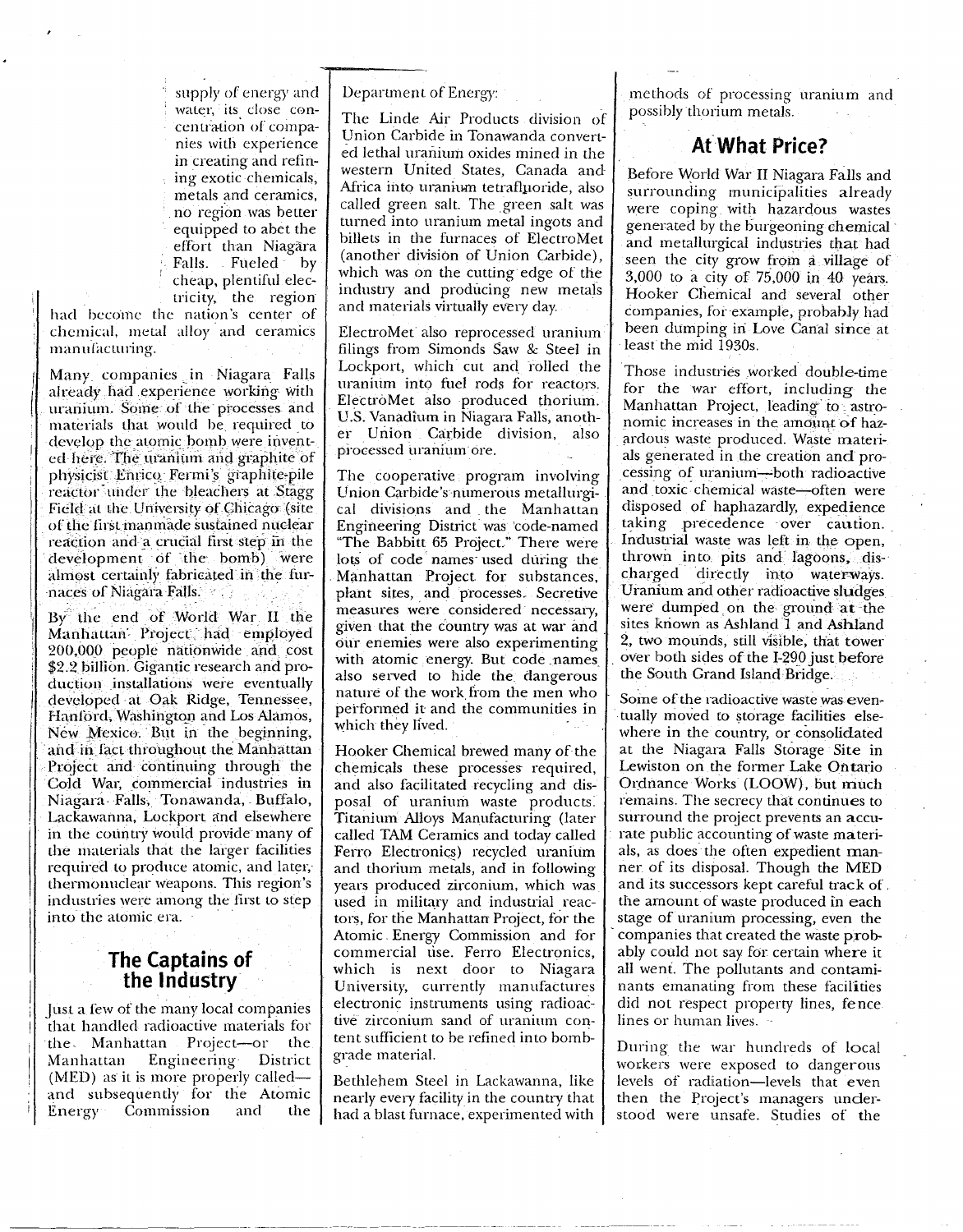effects of radioactivity were later conducted in the larger government facilities, and appropriate (if not entirely satisfactory) safety precautions instituted, but in commercial industries like those in and surrounding Niagara Falls such studies were never done, and safety measures for workers were cursory or nonexistent. This, despite ample evidence available before the war suggesting that radioactivity could kill.

Most scientists understood that radiation could be deadly before the Manhattan Project began, but the scientists working on the MED recommended "acceptable" levels of exposure for factory workers-and therefore perhaps neighborhoods-that surrounding some scientists today would consider virtual death sentences. Those dose levels proved to be arbitrary and malleable anyway-if production demands spiked one week then the "acceptable" dosage levels might rise that week as well.

Postwar letters between executives at ElectroMet and the Atomic Energy Commission (recently posted to various websites) suggest that employees were falsely assured regarding the hazardous nature of the materials they were handling. In these letters the correspondents weigh the value of studying the effects of exposure on workers, and it appears that some monitoring of radiation levels did take place. Many plants had on-site medical facilities that would take urine and blood samples from workers. But if the information gathered at places like Linde and without ElectroMet-apparently informed consent of the workers there-was ever collated and studied, the results of that study were never made public.

As a result, workers employed by plants working with hazardous materials were exposed to extremely dangerous levels of radiation without knowing it was happening-in some cases thousands of times the dose the Manhattan Project scientists had decided was "acceptable." Workers often brought those risks home in the form of radiation on their clothes and hands.

There may have been negative economic repercussions as well, blows to the economic viability of the region that may outweigh and outlast—at least from the perspective of the average citizen the immense profits made by private corporations. In 1962 Union Carbide closed down about half its operations in and around Niagara Falls. Much of the work that Union Carbide's divisions had performed for the federal government had been transferred to governmentowned facilities by that point, and more would soon follow. In some cases Union. Carbide managed those facilities for the government, a much more financially rewarding situation than owning its own plants.

So Union Carbide was left with superfluous industrial real estate, much of which had been badly contaminatedboth the buildings and the grounds. It seems reasonable that Union Carbide would have responded to the situation the same way companies like LTV Steel responded to its heavily contaminated, superfluous plants in Lackawanna and South Buffalo. It was cheaper to close down operations and leave than to face the price of remediation and cleanup.

#### **What They Left Behind**

In a letter dated March 29, 1944, a Linde superintendent, A. R. Holmes, wrote to the area Army Engineer, Captain Emery L. Van Horn, about disposing of liquid caustic wastes contaminated by radiation.

taw ocpartment advises that it is conered impossible to determine course of subterranean streams a therefore, the responsibility for conta ination could not be fixed."

The MED recommended the seco option, and over the next two ye: Linde pumped nearly 50 million gallo of radioactive effluent into shallow we on its property. (That's equivalent nearly 13 seconds of full flow over the American Falls.) The wells would reg larly become congested with silt ar overflow onto the ground, but, MED's insistence, Linde continued pump the effluent into the ground. Th Army Corps of Engineers continues 1 remediate the Linde site in Tonawand. but that effluent is long gone into th ground, into the aquifer, into th Niagara River (from which comes muc of the area's drinking water) and ove the Falls. However, it is not too late to determine where exactly that caustic radioactive waste went, or what il effects it may have caused the environ ment and the health of the population The radioactive contaminants are heav!



The radiation symbols chart some of the sites in Niagara Falls on which radioactive materials were manufactured, recycled, stored, handled or dumped. The squares represent industrial sites.

He wrote that the options were to discharge the material into a storm sewer, which empties into Two Mile Creek, which runs past a public park and eventually into the Niagara River; or to discharge the material into a well on Linde's Tonáwanda factory property, which was already contaminated by other materials. The Linde official wrote, "Plan 1 is objectionable because of probable future complications in the event of claims of contamination against us. Plan 2 is favored because our

metals with long half-lives that may still exist along whatever pathway they were carried. Wherever they are, they are still radioactive.

In any case, Linde's actions seem illustrative of the prevailing attitude toward waste disposal during that era and suggests that similar, or worse, episodes may have occurred elsewhere in the region.

There are more documented incidents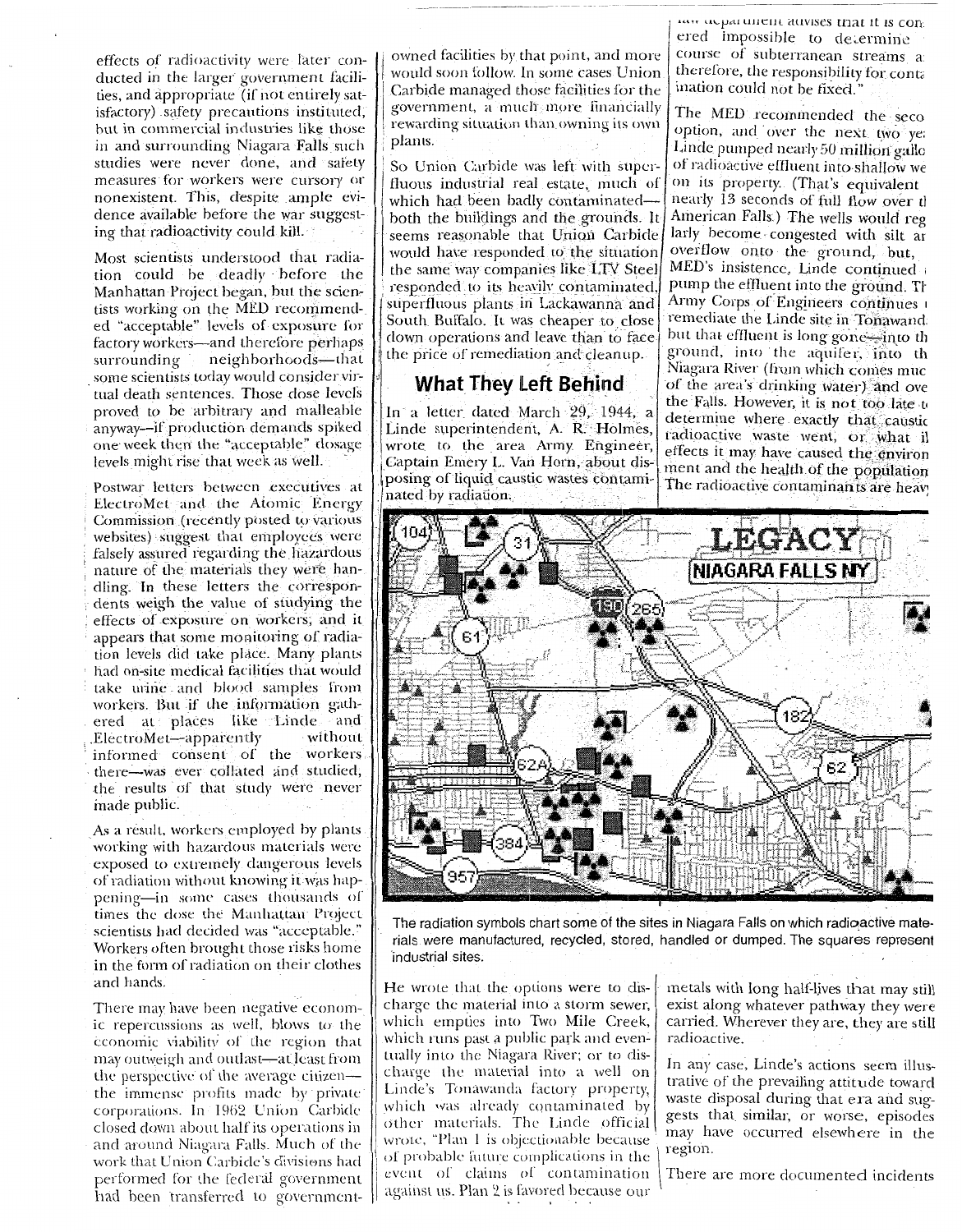to substantiate that notion. At the LOOW 20,489 tons of radioactive waste were stored. Eight thousand tons were dumped on the ground, according to declassified government documents. The rest was left in the open or stored in concrete silos, where it remained for decades.

After the war, five thousand drums of waste from places like ElectroMet and Linde and Simonds Saw sat in barrels along railroad tracks and adjacent to public roads on the LOOW, waiting to be disposed of properly. While the barrels waited they were exposed to the elements, and 1,500 barrels deteriorated to such a degree that the materials had to be transferred to new barrels before they could be moved.

Not all of the radioactive waste material in and around Niagara Falls dates back to the 1940s and 1950s. According to Department of Energy-documents, between 1965 and 1972 Union Carbide companies located on 47th and Royal Avenue in Niagara Falls, just off Niagara Falls Boulevard, produced 505 tons of waste carrying 9,212 pounds of uranium oxide and 1,293 pounds of thorium oxide. The waste was placed in 55-gallon drums and buried in a ditch 20 feet deep with four to five feet of soil on top. The ditch is somewhere in that complex of plants on property that may or may not still belong to Union Carbide.

Presumably, like the barrels that sat deteriorating and perhaps leaking along the railroad tracks on the LOOW site, those barrels buried on Union Carbide's property will not last forever-if they are still there. It's been 29 years, and nobody seems to know exactly where they were buried, and there is no account of them ever having been removed. Within 1,000 feet of where those barrels are buried is a baseball diamond that is used every summer.

There may be as many as 35 sites in the Buffalo Niagara region on which radioactive materials were manufactured, recycled, stored, handled or dumped. Many may prove to be harmless, but all demand investigation. Only a few-Linde, Simonds Saw & Steel; B&L Steel; Ashland 1 and 2 dump sites; the LOOW; and the Niagara Falls Storage Site-are slated for scrutiny by the Army Corps of Engineers. Only the Linde site is in the process of being. remediated.  $\mathcal{F}_{\mathcal{A}}$  .

# LOOW and the<br>Niagara Falls Storage Site

Most mysterious and perhaps most contaminated is the former LOOW site, which lies in the townships of Lewiston and Porter just north of the Tuscarora Indian Reservation. Originally it occupied approximately 7,500 acres, which were purchased by the US Army in 1942. Some of the farmers who owned the property sold voluntarily; those who didn't sell were served a 30-day eviction notice. The Army built a TNT manufacturing plant on part of the site, but that plant ceased operations after less than a year. Gradually the property was transferred to other government agencies or sold piecemeal to private citizens, businesses and municipalities.

Currently 800 acres north of Balmer Road are owned by the Department of Defense. South of Balmer are 1500-plus acres dedicated to hazardous chemical and municipal wastes, including two commercial dump sites and the Niagara Falls Storage Site, a hazardous waste containment facility currently monitored by the Army Corps of Engineers. One of the commercial dumps, Chemical Waste Management, is one of the largest hazardous waste facilities still operating in the country. Twenty-five hundred acres now belong to homeowners and over 200 acres were sold to the Lewiston-Porter School District.

Even in 1942 it was clear that the site was poorly suited to the Army's original purpose. Much of the parcel is wet, practically swamp, with standing water everywhere. To build its TNT factory the Army had to drain the land with a network of sewers and ditches, some of which were also used for discharging waste into the Niagara River. The site was even less well suited to its subsequent uses: a dumping ground for radioactive and aggressive biological wastes, toxic chemicals, and nobody knows what else.

From 1944 to 1947, the MED used the LOOW to store uranium ore processing residues from Linde and ElectroMet, as well as a number of other facilities. By 1948 the MED had ended and 600 acres was transferred to the Atomic Energy Commission, which continued to use the site to store uranium ore processing residues. In the late 1940s and 1950s, additional residues and other radioac-

a del conquero de la caractería.<br>Composición

tive waste were transported to the from eastern and midwestern states.

By 1975 the Niagara Falls Storage ! had been reduced to 191 acres, the : it remains today. The property inclu a three-story building with three ac cent silos, an office building, a sn storage shed, and a storage building. the course of several partial remet tions of the LOOW, various waste ma rials have been consolidated on t Niagara Falls Storage Site. In 198 radioactive material was clrained fre the silos into a containment facili The most highly radioactive materiin the structure are residues whi resulted from the processing of high grade African uranium pitchblend ores. The average concentrations radium-226 and thorium-230 in tl residues are 520,000 picoetiries p gram and 54,000 picocuries per gran respectively.

That is a massive amount of radiatic contained in a relatively small are This waste. 4,000 cubic yards wortl represents the greatest concentratio of radium-226 in the world. It is 2,50 yards from the Lewiston-Porter school system, which serves 2,500 students.

The Army Corps of Engine ers says the the swampiness that characterizes th rest of the former LOOW does not exis at the Niagara Fall Storage Site. Th Corps monitors the integrity of the cla cap, checking it for cracks and standin water, and takes radioactivity reading at the boundaries of the site, which the say fall well below permissible standard (1.09 picocuries per gram, as opposed to the maximum allowable 20 pic ocuries per gram). The Corps is begin ning àn investigation into the long-tern feasibility of the containment facility.

Also stored somewhere on-site are the remains of animals used in radiation experiments at the University of Rochester. Many of the animals were injected with plutonium, which even ir the smallest quantities can be lethal The animal carcasses were apparently tossed in wooden crates ancl buried in the ground.

The same laboratory at the University of Rochester also performed radiation experiments on unsuspecting humans. Though there is no solid evidence to prove the assertion, it has be en suggested that if animal remains from the